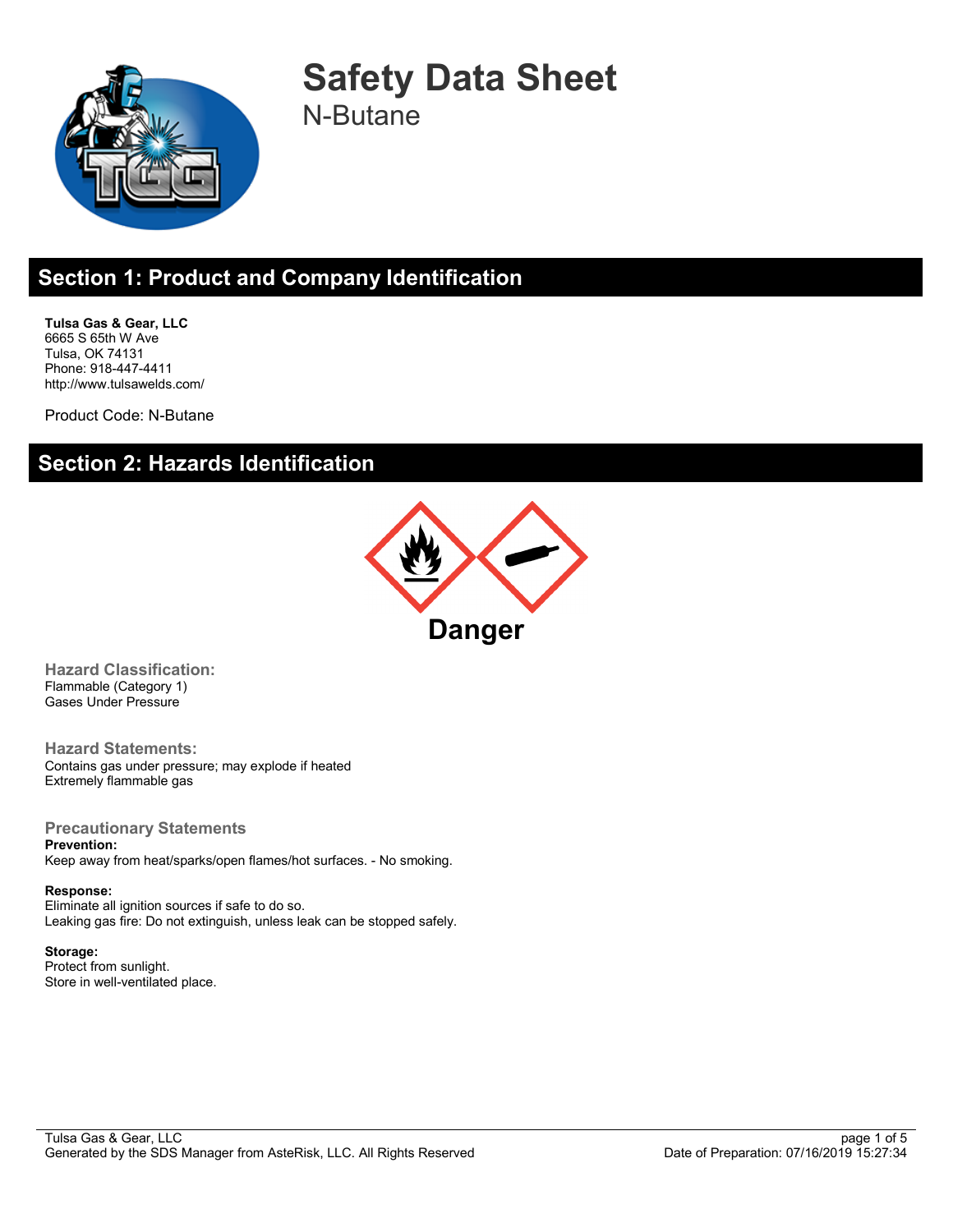

| <b>Chemical</b><br><b>Substance</b> | <b>Chemical Family</b>                | <b>Trade Names</b>                                                                      |
|-------------------------------------|---------------------------------------|-----------------------------------------------------------------------------------------|
| <b>Butane</b>                       | Hydrocarbons, Aliphatic,<br>Saturated | N-BUTANE; LIQUIFIED PETROLEUM GAS; NORMAL BUTANE; BUTYL HYDRIDE; LPG;<br>UN 1011: C4H10 |

### **Section 4: First Aid Measures**

| <b>Skin Contact</b>                                                                                                                                                                                                                                    | <b>Eve Contact</b>                                                                                                                             | Ingestion                           | Inhalation                                                                                                                                                                                                                              | Note to<br><b>Physicians</b>           |
|--------------------------------------------------------------------------------------------------------------------------------------------------------------------------------------------------------------------------------------------------------|------------------------------------------------------------------------------------------------------------------------------------------------|-------------------------------------|-----------------------------------------------------------------------------------------------------------------------------------------------------------------------------------------------------------------------------------------|----------------------------------------|
| If frostbite or freezing occur,<br>immediately flush with plenty of<br>lukewarm water (105-115 F; 41-46 C).<br>DO NOT USE HOT WATER. If warm<br>water is not available, gently wrap<br>affected parts in blankets. Get<br>immediate medical attention. | Contact with liquid:<br>Immediately flush eyes<br>with plenty of water for at<br>least 15 minutes. Then get<br>immediate medical<br>attention. | Not likely<br>route of<br>exposure. | If adverse effects occur, remove to<br>uncontaminated area. Give artificial<br>respiration if not breathing. If breathing is<br>difficult, oxygen should be administered<br>by qualified personnel. Get immediate<br>medical attention. | For inhalation.<br>consider<br>oxygen. |

## **Section 5: Fire Fighting Measures**

| <b>Suitable Extinguishing Media</b>                                                  | <b>Products of Combustion</b>                                                | <b>Protection of Firefighters</b>                                                                                                                                                                                                                                                                                                                                 |
|--------------------------------------------------------------------------------------|------------------------------------------------------------------------------|-------------------------------------------------------------------------------------------------------------------------------------------------------------------------------------------------------------------------------------------------------------------------------------------------------------------------------------------------------------------|
| Carbon dioxide, regular dry<br>chemical Large fires: Flood with<br>fine water spray. | Carbon monoxide, carbon<br>dioxide, water and toxic and<br>irritating fumes. | Any supplied-air respirator with full facepiece and operated in<br>a pressure-demand or other positive-pressure mode in<br>combination with a separate escape supply.<br>Any supplied-air respirator with full facepiece and operated in<br>a pressure-demand or other positive-pressure mode in<br>combination with a separate escape supply.<br>NA<br><b>NA</b> |

## **Section 6: Accidental Release Measures**

| <b>Personal Precautions</b>                                                                                                                     | <b>Environmental Precautions</b>                             | <b>Methods for Containment</b>                                                                                 |
|-------------------------------------------------------------------------------------------------------------------------------------------------|--------------------------------------------------------------|----------------------------------------------------------------------------------------------------------------|
| Keep unnecessary people away, isolate hazard area and<br>deny entry. Ventilate closed spaces before entering. Do not<br>touch spilled material. | Avoid heat, flames, sparks and<br>other sources of ignition. | Stop leak if possible without personal risk.<br>Reduce vapors with water spray. Remove<br>sources of ignition. |

| <b>Methods for Cleanup</b>                                                              | <b>C</b> ther Information |
|-----------------------------------------------------------------------------------------|---------------------------|
| Stop leak, evacuate area. Use protective equipment. Contact emergency personnel.   None |                           |

# **Section 7: Handling and Storage**

| Handling                                                                                                                                   | Storage                                                                                                                                     |
|--------------------------------------------------------------------------------------------------------------------------------------------|---------------------------------------------------------------------------------------------------------------------------------------------|
| Grounding and bonding required. Subject to storage requiations: U.S.<br>OSHA 29 CFR 1910.101. Keep separated from incompatible substances. | Store and handle in accordance with all current regulations and<br>standards. Subject to storage regulations: U.S. OSHA 29 CFR<br>1910.110. |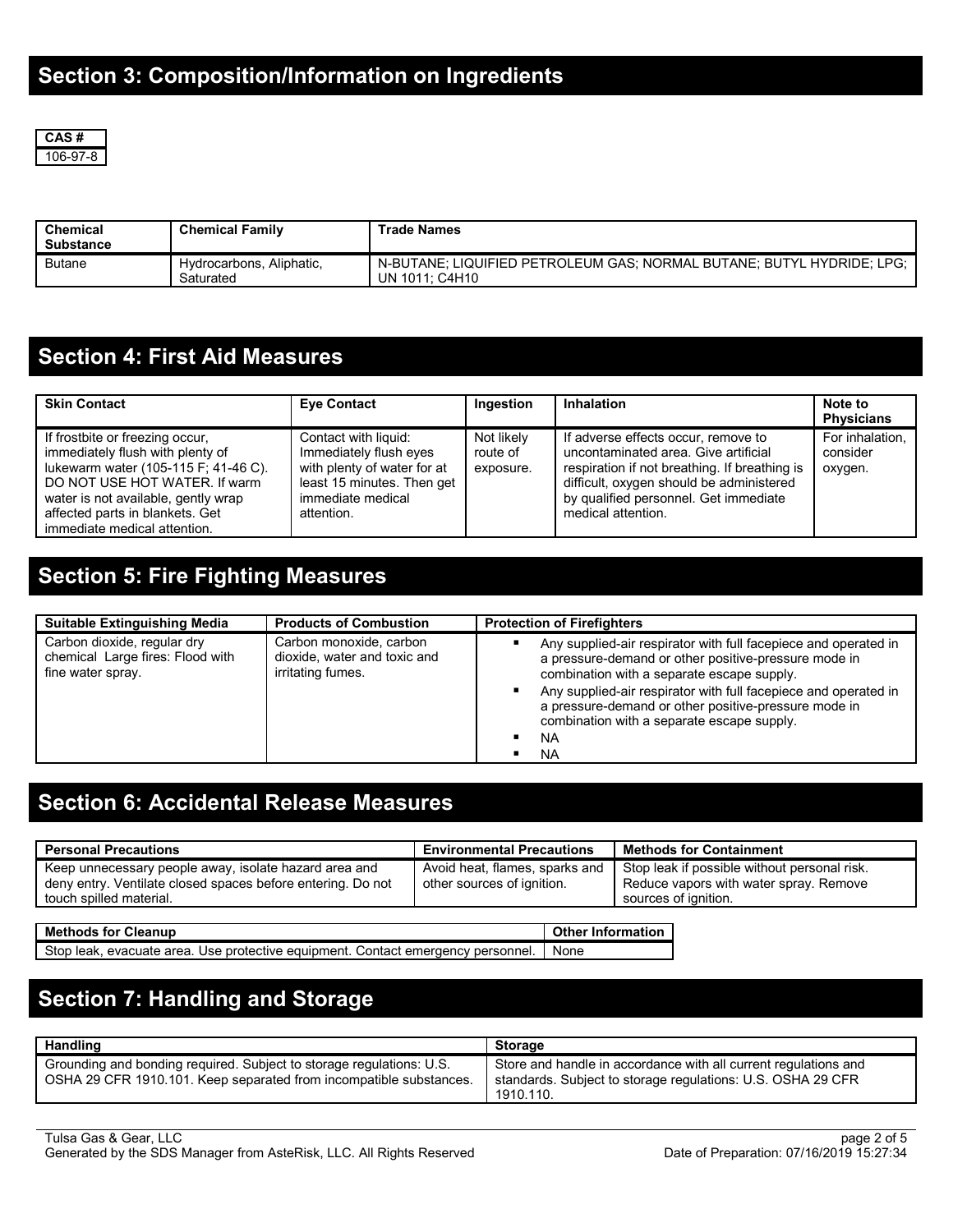#### **Exposure Guidelines**

N-BUTANE: 800 ppm (1900 mg/m3) OSHA TWA (vacated by 58 FR 35338, June 30, 1993) 800 ppm (1900 mg/m3) NIOSH recommended TWA 10 hour(s) LIQUIFIED PETROLEUM GAS (LPG): 1000 ppm (1800 mg/m3) OSHA TWA 1000 ppm (1800 mg/m3) NIOSH recommended TWA 10 hour(s) ALIPHATIC HYDROCARBON GASES ALKANE (C1-C4): 1000 ppm ACGIH TWA

#### **Engineering Controls**

No specific controls are needed.

| <b>Eve Protection</b>                                                                           | <b>Skin Protection</b>            | <b>Respiratory Protection</b>              |
|-------------------------------------------------------------------------------------------------|-----------------------------------|--------------------------------------------|
| For the gas: Eye protection not required, but recommended. For For the gas: Protective clothing |                                   | Any supplied-air respirator with full      |
| the liquid: Wear splash resistant safety goggles. Contact lenses                                | is not required. For the liquid:  | facepiece and operated in a pressure-      |
| should not be worn. Provide an emergency eye wash fountain                                      | Wear appropriate protective, cold | demand or other positive-pressure mode in  |
| and quick drench shower in the immediate work area.                                             | insulating clothing.              | combination with a separate escape supply. |

**General Hygiene considerations**

- **Avoid breathing vapor or mist**
- **Avoid contact with eyes and skin**
- **Wash thoroughly after handling and before eating or drinking**

### **Section 9: Physical and Chemical Properties**

| <b>Physical State</b> | Appearance | Color     | <b>Change in Appearance</b> | <b>Physical Form</b> | Odor            | Taste     |
|-----------------------|------------|-----------|-----------------------------|----------------------|-----------------|-----------|
| Gas                   | Colorless  | Colorless | NA                          | Gas                  | Unpleasant odor | <b>NA</b> |

| <b>Flash Point</b>      | <b>Flammability</b> | <b>Partition Coefficient</b>                               | <b>Autoianition</b><br>Temperature | <b>Upper Explosive</b><br>Limits | <b>Lower Explosive</b><br>∟imits |
|-------------------------|---------------------|------------------------------------------------------------|------------------------------------|----------------------------------|----------------------------------|
| $-76$ F (-60 C)<br>(CC) | <b>NA</b>           | $630.96$ (log = 2.80) (estimated from<br>water solubility) | 549 F (287 C)                      | 0.085                            | 0.019                            |

| <b>Boiling</b><br>Point     | Freezing<br>Point       | Vapor<br><b>Pressure</b> | Vapor<br><b>Density</b> | <b>Specific</b><br>Gravity   | Water<br><b>Solubility</b> | рH        | Odor<br><b>Threshold</b> | Evaporation<br>Rate | <b>Viscositv</b> |
|-----------------------------|-------------------------|--------------------------|-------------------------|------------------------------|----------------------------|-----------|--------------------------|---------------------|------------------|
| $30 F (-1)$<br>$\sim$<br>U. | $-216$ F $(-$<br>138 C) | 1557<br>mmHg $@$<br>20 C | 2.1<br>$(Air=1)$        | $0.5788$ @<br>0 <sup>C</sup> | 0.15                       | <b>NA</b> | $6.16$ ppm               | <b>NA</b>           | <b>NA</b>        |

| Weiaht<br><b>Molecular</b> | Molecular<br><sup>.</sup> Formula       | Density        | <b>Weight per Gallon</b> | <b>Volatility by Volume</b> | <b>Volatility</b> | <b>Solvent Solubility</b>        |
|----------------------------|-----------------------------------------|----------------|--------------------------|-----------------------------|-------------------|----------------------------------|
| 58.12                      | :)2-C-H3<br>,C-H2)^<br>∵ — ا—<br>٬۱۵-۲۰ | N <sub>A</sub> | NA                       | 100%                        | NΑ                | ether.<br>Alcohol.<br>chloroform |

### **Section 10: Stability and Reactivity**

| <b>Stability</b>                                  | <b>Conditions to Avoid</b>                                          | <b>Incompatible Materials</b>                               |
|---------------------------------------------------|---------------------------------------------------------------------|-------------------------------------------------------------|
| Stable<br>pressure.<br>at normal temperatures and | Stable at<br><sup>1</sup> pressure.<br>l temperatures and<br>normal | $\sim$ .<br>halogen<br>materials.<br>Oxidizina<br>compounds |

| Hazardous Decomposition Products   Possibility of Hazardous Reactions |                      |
|-----------------------------------------------------------------------|----------------------|
| Oxides of carbon.                                                     | Will not polymerize. |

## **Section 11: Toxicology Information**

#### **Acute Effects**

| Oral LD50                                             | Dermal<br>LD50            | <b>Inhalation</b>                                                                                                                                                              |
|-------------------------------------------------------|---------------------------|--------------------------------------------------------------------------------------------------------------------------------------------------------------------------------|
| LC(50): 658 mg/l (270,000<br>ppm) butane (4 hour-rat) | <b>Not</b><br>established | Irritation, nausea, vomiting, headache, drowsiness, symptoms of drunkenness, tingling<br>sensation, suffocation, convulsions, coma, can displace oxygen at high concentrations |
|                                                       |                           |                                                                                                                                                                                |

| E<br>™e<br><b>Irritation</b> | Skir<br><b>Irritation</b> | .<br>Sensitization |
|------------------------------|---------------------------|--------------------|
|                              |                           |                    |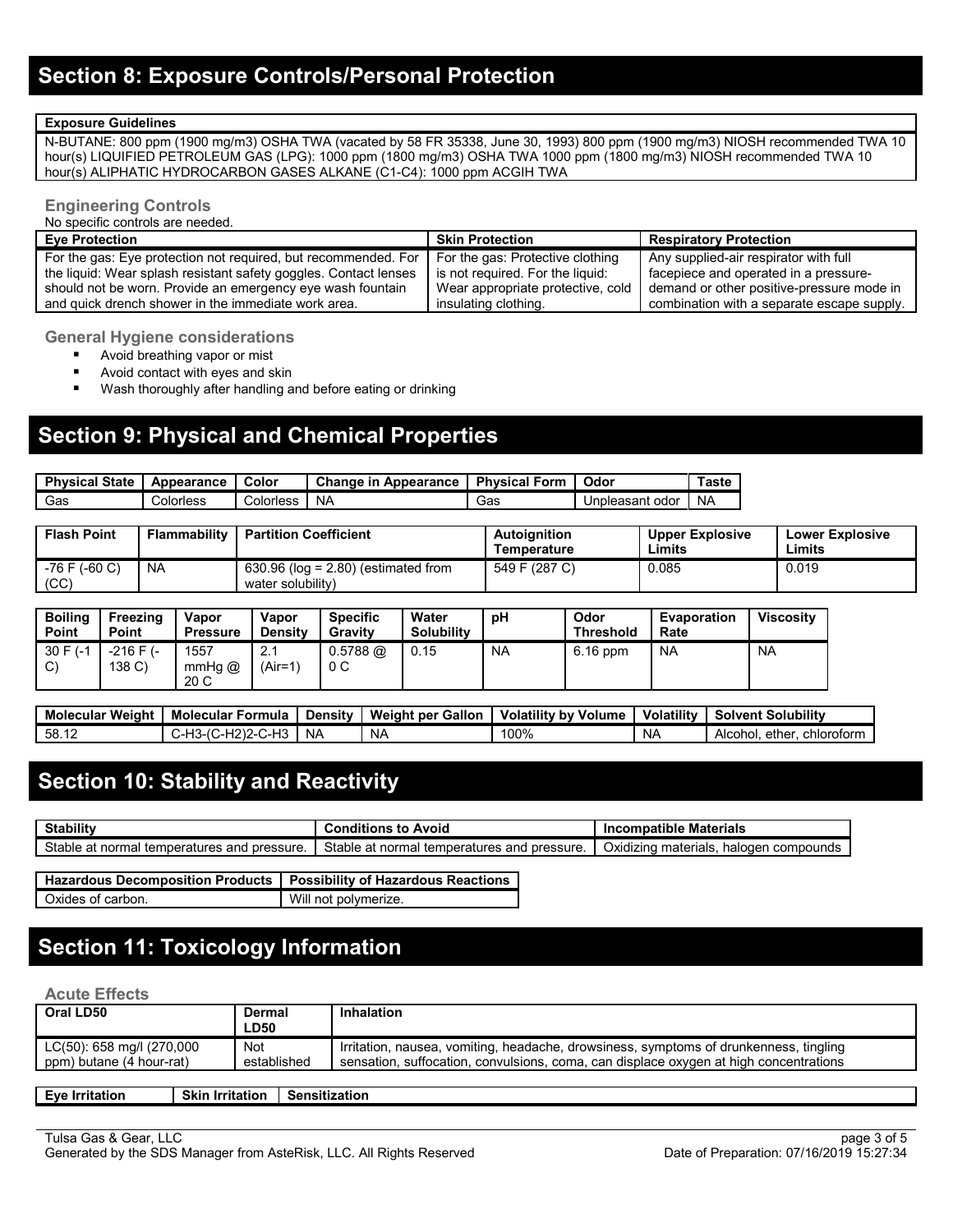| <b>Eve Irritation</b> | <b>Skin Irritation</b> | Sensitization                                                                                    |
|-----------------------|------------------------|--------------------------------------------------------------------------------------------------|
| Frostbite, blurred    | Blisters.              | Carcinogenicity, Category 1A, H350: May cause cancer. Germ cell mutagenicity, Category 1B, H340: |
| <b>VISION</b>         | frostbite              | May cause genetic defects.                                                                       |

#### **Chronic Effects**

| Carcinogenicity | <b>Mutagenicity</b>               | <b>Reproductive Effects</b> | Developmental Effects |
|-----------------|-----------------------------------|-----------------------------|-----------------------|
| None            | Not established I Not established |                             | No data               |

# **Section 12: Ecological Information**

**Fate and Transport**

| Eco toxicity                                                                                                                                                                   | Persistence / | <b>Bioaccumulation /</b> | <b>Mobility in</b> |
|--------------------------------------------------------------------------------------------------------------------------------------------------------------------------------|---------------|--------------------------|--------------------|
|                                                                                                                                                                                | Degradability | <b>Accumulation</b>      | <b>Environment</b> |
| Fish toxicity: NA<br>Invertibrate toxicity: NA<br>Algal toxicity: NA<br>Phyto toxicity: NA<br>Other toxicity: Expected to exist entirely in the vapor phase<br>in ambient air. | <b>NA</b>     | <b>NA</b>                | <b>NA</b>          |

## **Section 13: Disposal Considerations**

Dispose in accordance with all applicable regulations. Subject to disposal regulations: U.S. EPA 40 CFR 262. Hazardous Waste Number(s): D001.

### **Section 14: Transportation Information**

#### **U.S. DOT 49 CFR 172.101**

| <b>Proper</b><br><b>Shipping</b><br>Name | ID<br><b>Number</b> | Hazard<br>Class or<br><b>Division</b> | Packing<br>Group  | Labeling<br>Requirements | <b>Passenger Aircraft or</b><br><b>Railcar Quantity</b><br>Limitations | <b>Cargo Aircraft</b><br><b>Only Quantity</b><br>Limitations | <b>Additional</b><br><b>Shipping</b><br><b>Description</b> |
|------------------------------------------|---------------------|---------------------------------------|-------------------|--------------------------|------------------------------------------------------------------------|--------------------------------------------------------------|------------------------------------------------------------|
| <b>Butane</b>                            | UN1011              |                                       | Not<br>applicable |                          | Forbidden                                                              | 150 kg                                                       | <b>NA</b>                                                  |

#### **Canadian Transportation of Dangerous Goods**

|               |                |      | Shipping Name   UN Number   Class   Packing Group / Risk Group |
|---------------|----------------|------|----------------------------------------------------------------|
| <b>Butane</b> | <b>UN 1011</b> | 12.1 | <b>NA</b>                                                      |

#### **Section 15: Regulatory Information**

**U.S. Regulations**

| CERCLA Sections   SARA 355.30   SARA 355.40 |                               |  |  |
|---------------------------------------------|-------------------------------|--|--|
| Not regulated.                              | Not regulated. Not regulated. |  |  |

**SARA 370.21**

|     | _____________               |        |                                                    |
|-----|-----------------------------|--------|----------------------------------------------------|
|     |                             |        | Acute   Chronic   Fire   Reactive   Sudden Release |
| Yes | $\overline{\phantom{a}}$ No | Yes No | l Yes                                              |

**SARA 372.65**

Not regulated.

**OSHA Process Safety** Not regulated.